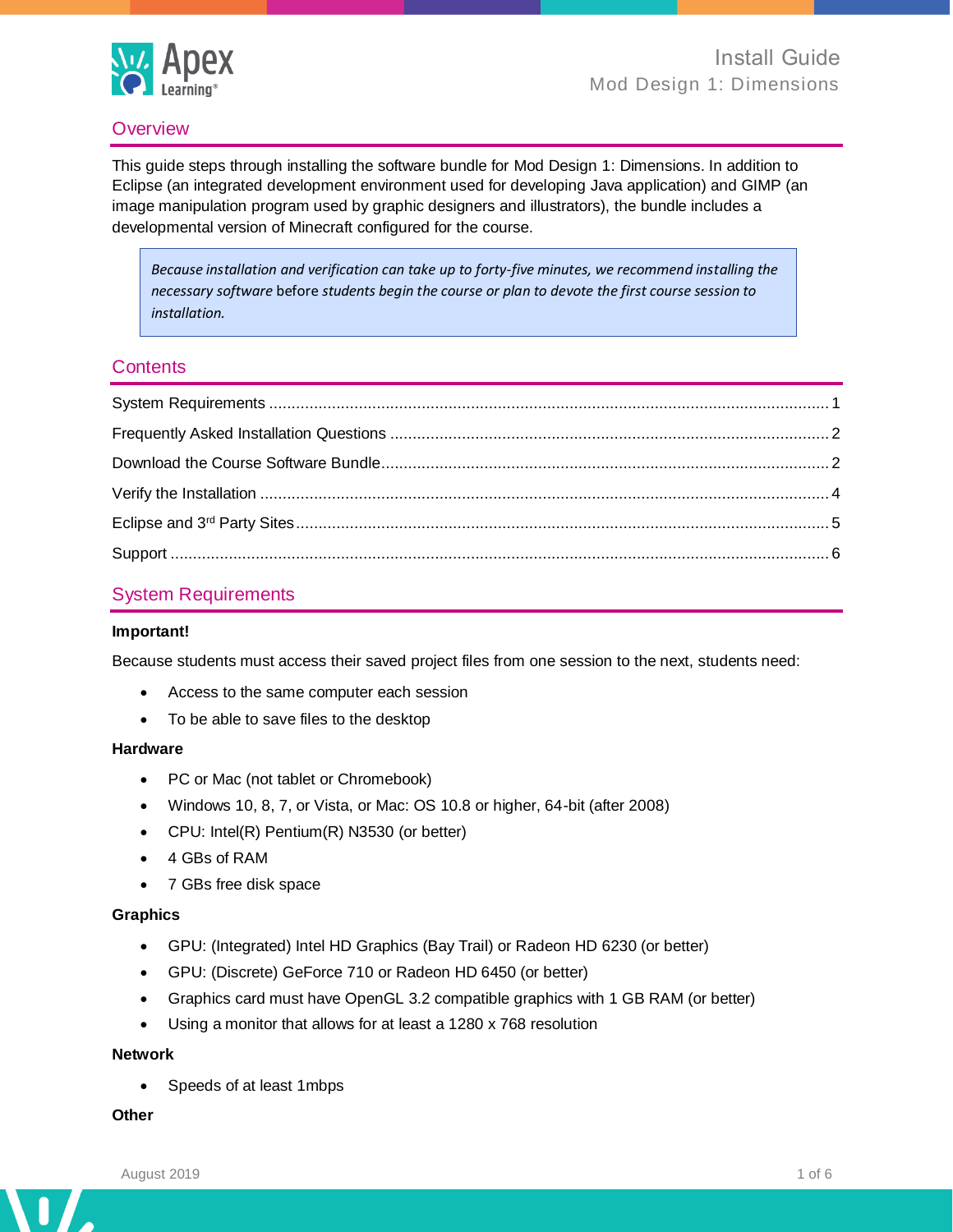- **Headphones**
- Mouse w/ scroll wheel
- Latest version of Java installed

#### Enhanced Experience (Optional)

The requirements above are minimum requirements. For a smoother performance, substitute the CPU and GPU requirements with the recommendations below:

- GPU (Integrated): Intel HD Graphics 4000 (Ivy Bridge) or AMD Radeon R5 series (Kaveri line) with OpenGL 4.4
- GPU (Discrete): Nvidia GeForce 400 Series or AMD Radeon HD 7000 series with OpenGL 4.4
- CPU: Intel Core i3-3210 3.2 GHz / AMD A8-7600 APU 3.1 GHz or equivalent

Because a developmental version of Minecraft is included in the software bundle, students are not required to have the Java Edition of Minecraft installed to complete their project. However, if students want to play the exported version of their mod at the end of the course, they will need to have the Java Edition of Minecraft installed. For this, they need:

• [Minecraft for PC or Mac](https://minecraft.net/en-us/store/)<sup>1</sup> and a [Mojang account](https://minecraft.net/en-us/store/minecraft/?ref=h#register)<sup>2</sup> (Must be Java Edition and not Pocket Edition, Windows 10 Edition, or Minecraft for Education).

#### <span id="page-1-0"></span>Frequently Asked Installation Questions

#### How long will it take to complete the installation?

The installation process for the Mod Design 1: Dimensions software can take up to forty-five minutes, depending on the internet connection.

#### What if the student won't have the same computer every day?

The software bundle needs to be installed on all computers the student may use. Additionally, student projects will need to be moved from the last computer they worked with to the new computer each time.

# What if students want to work on their projects from another computer? / How can students ensure they have access to their project files?

<span id="page-1-1"></span>Contact Apex Learning support. We will work with you to find a suitable method of moving projects between computers.

# What if we need to save student work on Google Drive, OneDrive, or a network storage location?

Contact Apex Learning support. For this course, saving student project files in an alternative storage location is possible and a very viable option if you want students to save all work to the cloud rather than on the local machine. With that said, we'll want to walk you through all the files that will need to be saved on the network storage, or cloud storage, location in order for the student to be able to work properly.

# Download the Course Software Bundle

Students can download the software bundle from the first page of the course (Unit 1 Overview).

<sup>1</sup> <https://minecraft.net/en-us/store/>

<sup>2</sup> <https://minecraft.net/en-us/store/minecraft/?ref=h#register>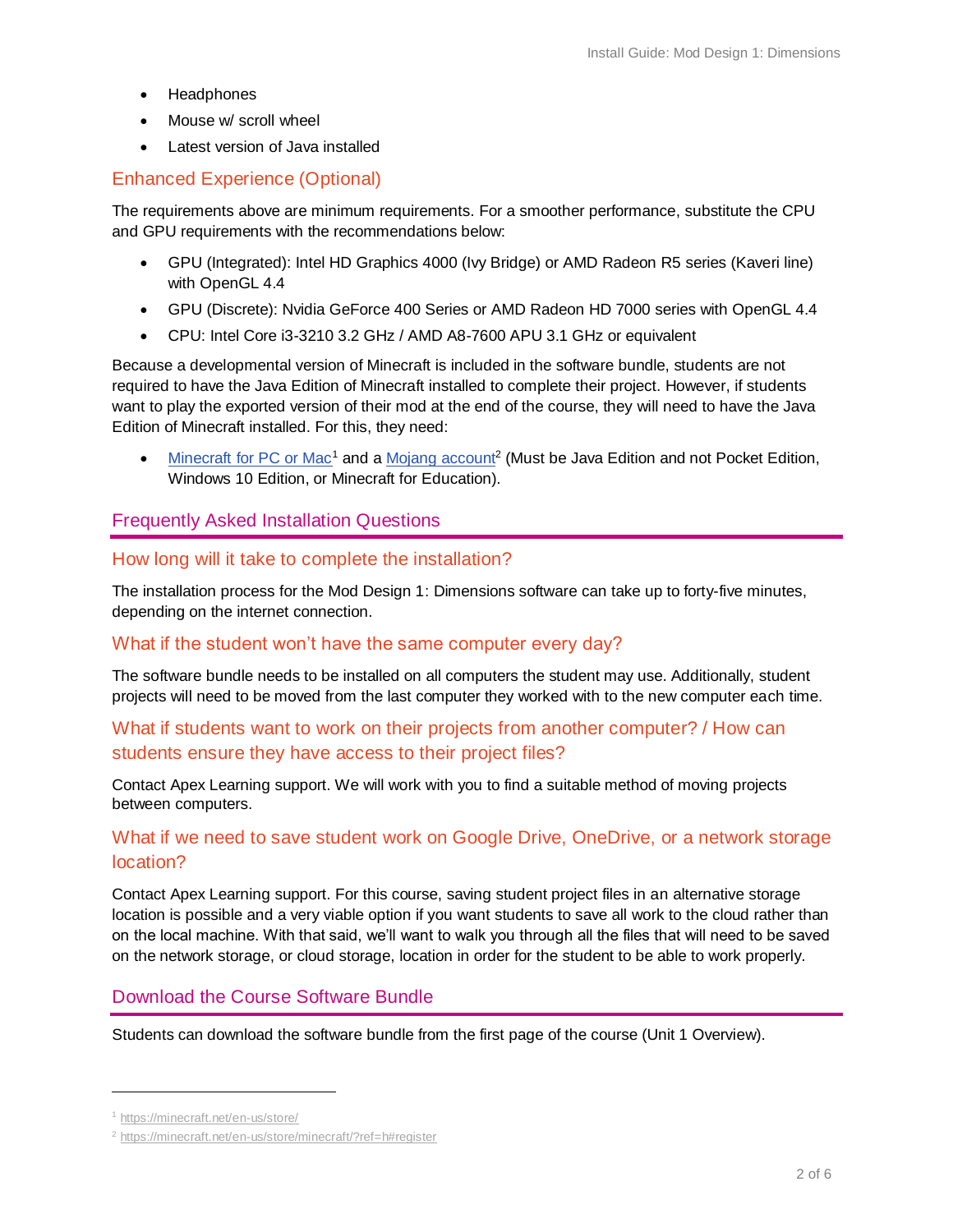If an administrator needs to install the software, follow these steps.

- 1. Download Eclipse and the rest of the course software:
	- o PC installer: <https://downloads.apexlearning.com/MD1D/MD1-Dimensions-10.1.3.exe>
	- o MAC installer:<https://downloads.apexlearning.com/MD1D/MD1-Dimensions-10.1.3.dmg>
- 2. Install the Mod Design 1: Dimensions software on the computer the student will be using.
	- a. Run Installer once the download completes
	- b. Once the installer window appears, click the *Next* button
	- c. In the following window, click *Next* to begin the installation process
	- d. Close the "Successful Install" Dialog
- 3. Verify content
	- a. Navigate to *Apex Learning > Mod Design 1 > Dimensions* folder on the Desktop
	- b. Validate that you see the following file: *My Dimensions Mod 1.mod*
	- c. Launch Eclipse by double clicking the *My Dimension Mod 1.mod* file

| $\overline{\mathbf{v}}$ Dimensions                          |                                                                                                                                                                                                                                                                                                                                 |          |                   | $\Box$ | $\times$            |
|-------------------------------------------------------------|---------------------------------------------------------------------------------------------------------------------------------------------------------------------------------------------------------------------------------------------------------------------------------------------------------------------------------|----------|-------------------|--------|---------------------|
| File<br>Share<br>Home                                       | View                                                                                                                                                                                                                                                                                                                            |          |                   |        | $\hat{\phantom{a}}$ |
| ومنتصح<br>ŧ<br>×<br>Pin to Quick<br>Copy<br>Paste<br>access | $\chi$ Cut<br>└ New item ▼<br>Dopen *<br>Select all<br>=Ť<br>F Easy access *<br>$\triangleright$ Edit<br><b>Select none</b><br><b>W</b> Copy path<br>New<br>Properties<br>Delete Rename<br>Move<br>Copy<br>Paste shortcut<br><b>Relation</b><br><b>B</b> History<br>$to -$<br>folder<br>$to -$<br>٠<br>$\overline{\phantom{a}}$ |          |                   |        |                     |
| Clipboard                                                   | New<br>Select<br>Organize<br>Open                                                                                                                                                                                                                                                                                               |          |                   |        |                     |
| $\leftarrow$<br>$\rightarrow$<br>$\checkmark$               | This PC > Desktop > Apex Learning > Mod Design 1 > Dimensions                                                                                                                                                                                                                                                                   | $\sim$ 0 | Search Dimensions |        | مر                  |
| <b>Quick access</b><br>Apex Learning                        | $\widehat{\phantom{a}}$<br>Size<br>Type<br>Name<br>Date modified<br>My Dimension Mod 1.mod<br>29 KB<br>7/2/2018 8:01 PM<br>Mod File                                                                                                                                                                                             |          |                   |        |                     |
|                                                             |                                                                                                                                                                                                                                                                                                                                 |          |                   |        |                     |
| $\blacksquare$ This PC                                      |                                                                                                                                                                                                                                                                                                                                 |          |                   |        |                     |
| Network                                                     |                                                                                                                                                                                                                                                                                                                                 |          |                   |        |                     |
|                                                             |                                                                                                                                                                                                                                                                                                                                 |          |                   |        |                     |

d. After Eclipse opens, expand the *Minecraft* directory and then open the *src* directory to ensure the correct packages & files are displaying properly. You should see the same files as the below screenshot: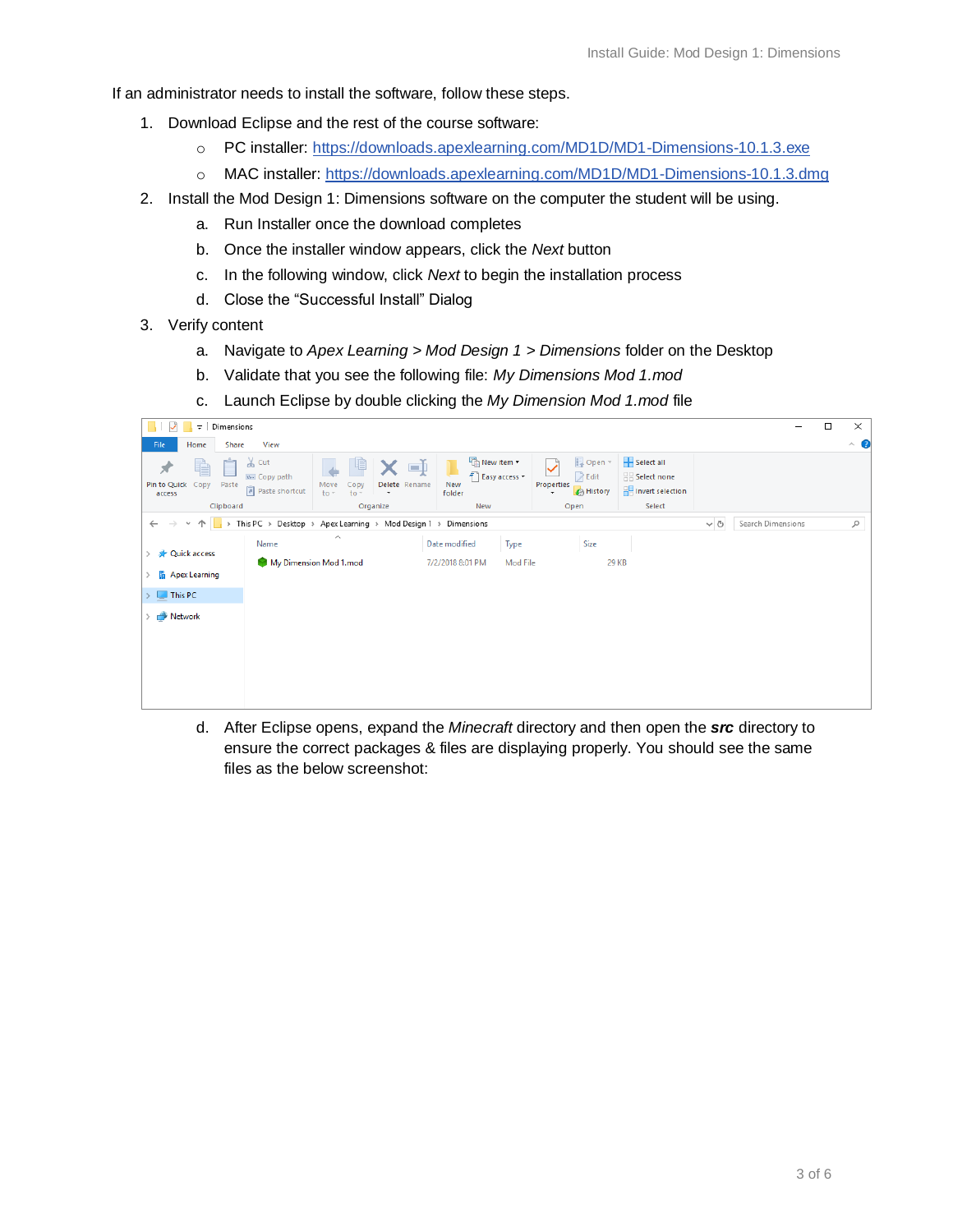

# <span id="page-3-0"></span>Verify the Installation

**1.** Click the **Run** button ( $\bullet$ ) in Eclipse to open the Minecraft game launch dialog window.



2. Click the *Singleplayer* button within the Minecraft game launcher dialog window.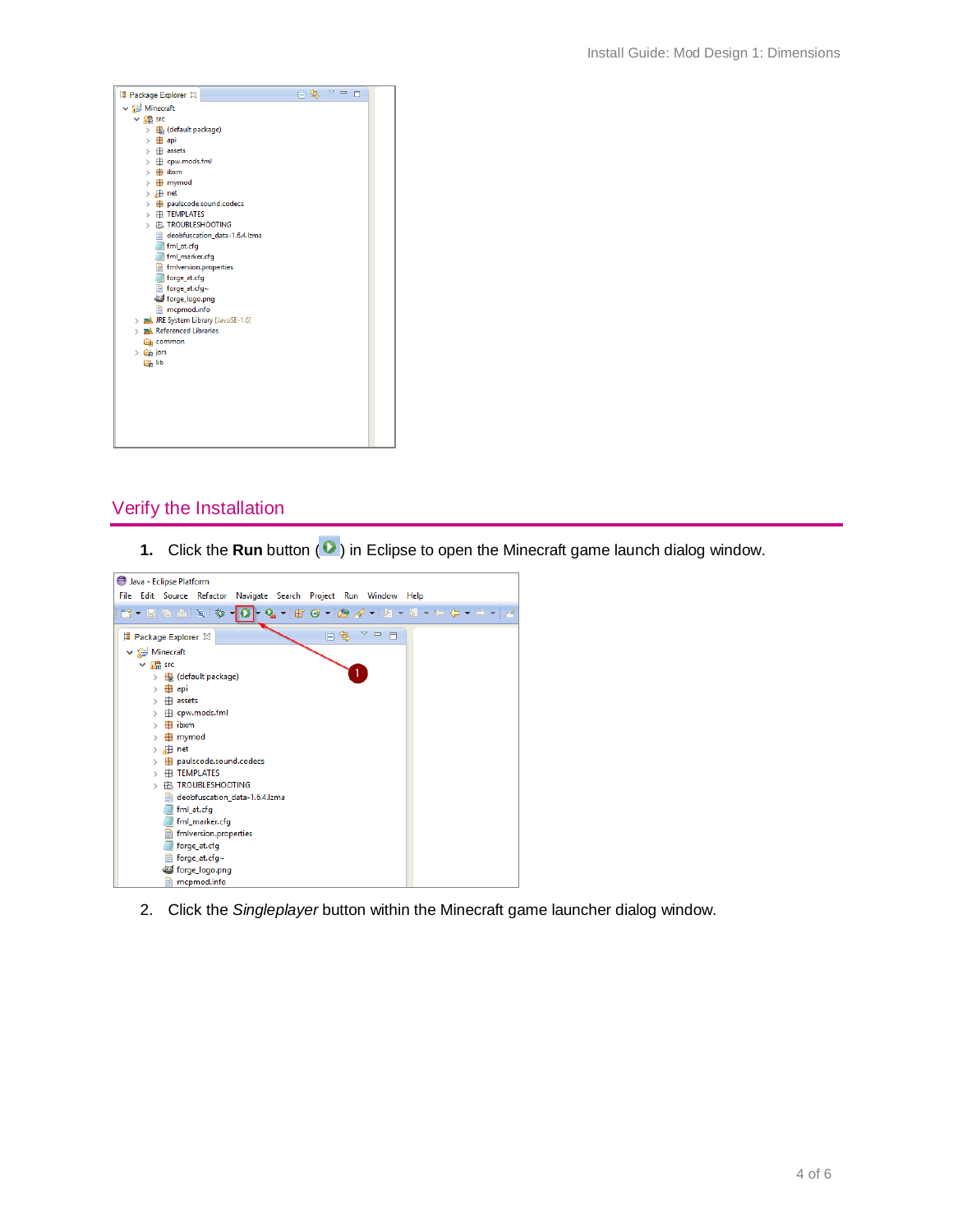| Minecraft 1.6.4                                            |              |                                          | $\Box$ | $\times$ |
|------------------------------------------------------------|--------------|------------------------------------------|--------|----------|
|                                                            |              |                                          |        |          |
|                                                            |              | MITTER                                   |        |          |
|                                                            | Singleplayer |                                          |        |          |
|                                                            | Multiplayer  |                                          |        |          |
|                                                            | Mods         |                                          |        |          |
| Minecraft 1.6.4<br>Ø<br>MCP $\vee$ 8.11<br>FML v6.4.45.953 | Options      | Quit Game                                |        |          |
| Minecraft Forge 9.11.1.953<br>4 mods loaded, 4 mods active |              | Copyright Moliang AB, Do not distribute! |        |          |

3. Click the *Create New World* button**.**

| Create New World                                                                             |
|----------------------------------------------------------------------------------------------|
| <b>World Name</b><br>I ENTER a NEW NAME here I<br>MIL be saved in: [ ENTER a NEW NAME here ] |
| Game Mode Sunvival<br>Search for resources, crafting, gain<br>levels, health and hunger      |
| Mone World Options<br>Create New World<br>Cancel                                             |

- 4. Enter a World Name and click the *Create New World* button. Minecraft will load.
- 5. Test for smooth, glitch, and crash-free gameplay by using keyboard keys W, A, S, D, and spacebar to navigate, move your player character around the world.

|  |  | W = Forward |
|--|--|-------------|
|--|--|-------------|

S = Backwards

 $D = Right$  $A = Left$  Space Bar = Jump

If the Minecraft world loads extremely slowly, there is a large amount of lag during play, or Minecraft crashes shortly after a New World is created, please contact Apex Learning Support to confirm performance benchmarks are consistent with the expectations of a high-quality student experience.

*Installation Complete! If all of the above steps worked, you have properly installed the software and content required for Mod Design 1: Dimensions.*

# <span id="page-4-0"></span>Eclipse and 3rd Party Sites

Students using Eclipse may discover options to navigate away from the tool to related websites via the Help menu. To ensure students do not gain access to online forums or other potentially questionable content and remain focused on the work they need to complete, we suggest clients block access to the